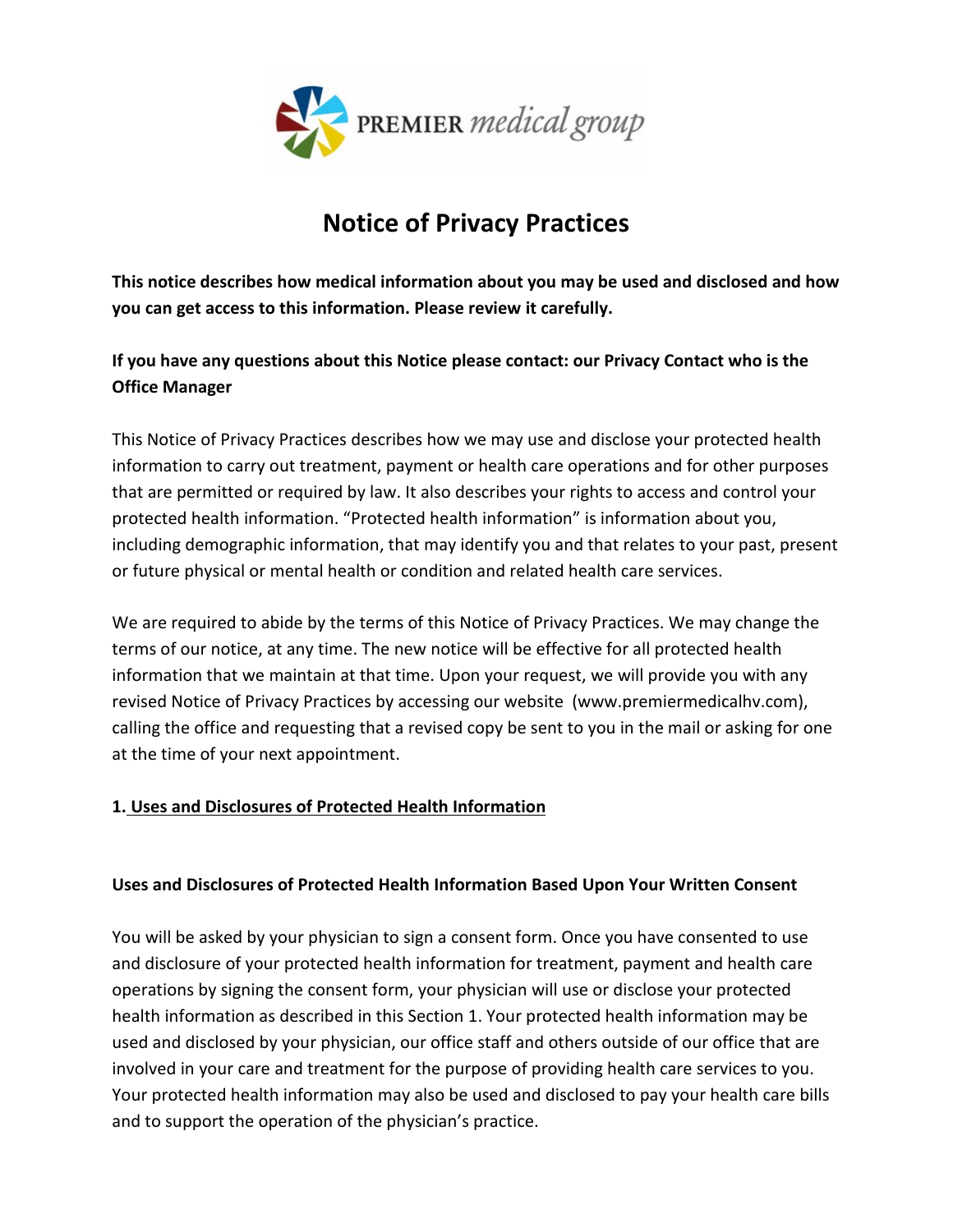Following are examples of the types of uses and disclosures of your protected health care information that the physician's office is permitted to make once you have signed our consent form. These examples are not meant to be exhaustive, but to describe the types of uses and disclosures that may be made by our office once you have provided consent.

**Treatment:** We will use and disclose your protected health information to provide, coordinate, or manage your health care and any related services. This includes the coordination or management of your health care with a third party that has already obtained your permission to have access to your protected health information. For example, we would disclose your protected health information, as necessary, to a home health agency that provides care to you. We will also disclose protected health information to other physicians who may be treating you when we have the necessary permission from you to disclose your protected health information. For example, your protected health information may be provided to a physician to whom you have been referred to ensure that the physician has the necessary information to diagnose or treat you.

In addition, we may disclose your protected health information from time- to-time to another physician or health care provider (e.g., a specialist or laboratory) who, at the request of your physician, becomes involved in your care by providing assistance with your health care diagnosis or treatment to your physician.

**Payment:** Your protected health information will be used, as needed, to obtain payment for your health care services. This may include certain activities that your health insurance plan may undertake before it approves or pays for the health care services we recommend for you such as; making a determination of eligibility or coverage for insurance benefits, reviewing services provided to you for medical necessity, and undertaking utilization review activities. For example, obtaining approval for a hospital stay may require that your relevant protected health information be disclosed to the health plan to obtain approval for the hospital admission.

**Healthcare Operations:** We may use or disclose, as-needed, your protected health information in order to support the business activities of your physician's practice. These activities include, but are not limited to, quality assessment activities, employee review activities, training of medical students, licensing, marketing and fundraising activities, and conducting or arranging for other business activities.

For example, we may disclose your protected health information to medical school students that see patients at our office. In addition, we may use a sign-in sheet at the registration desk where you will be asked to sign your name and indicate your physician. We may also call you by name in the waiting room when your physician is ready to see you. We may use or disclose your protected health information, as necessary, to contact you to remind you of your appointment.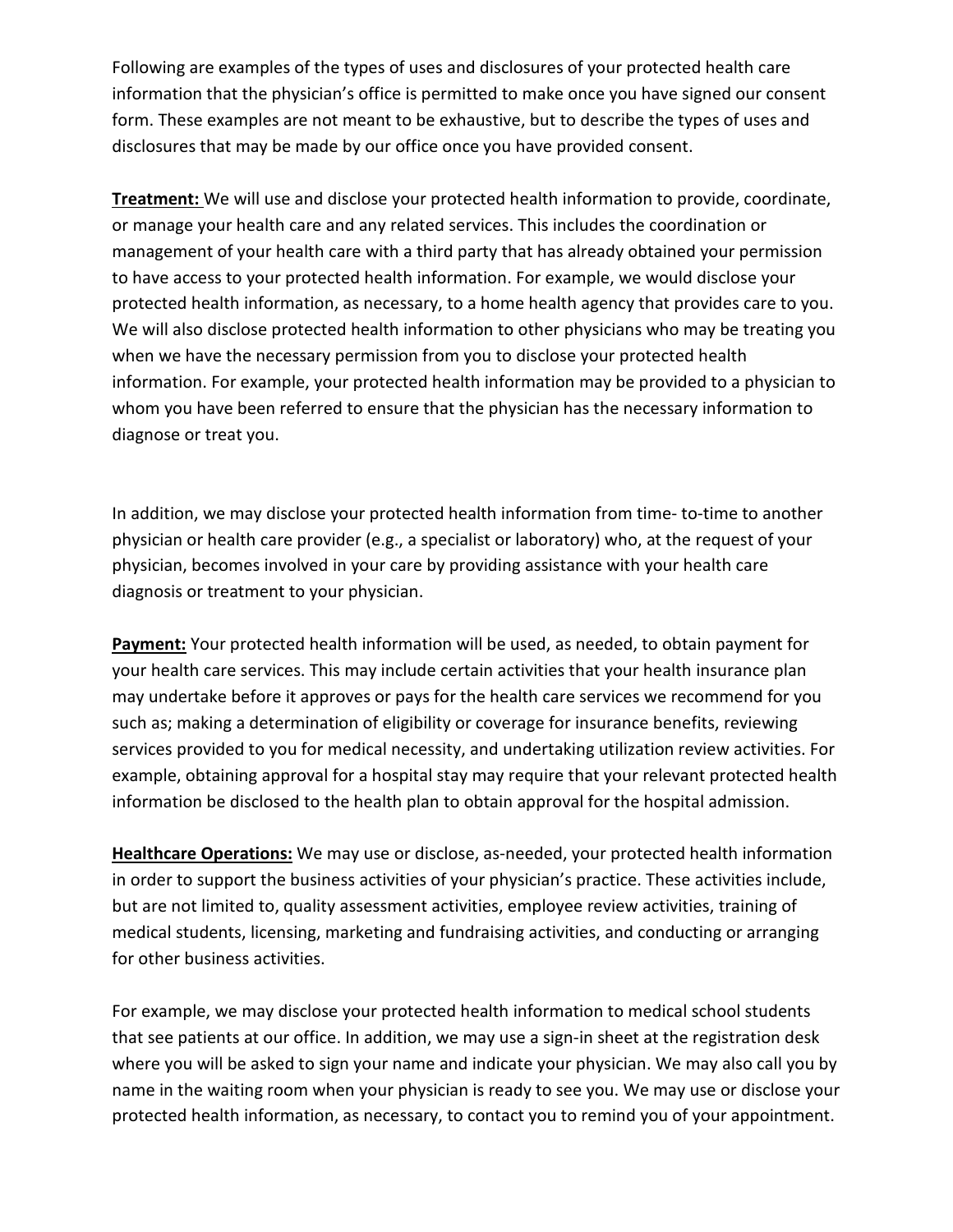We will share your protected health information with third party "business associates" that perform various activities (e.g., billing, transcription services) for the practice. Whenever an arrangement between our office and a business associate involves the use or disclosure of your protected health information, we will have a written contract that contains terms that will protect the privacy of your protected health information.

We may use or disclose your protected health information, as necessary, to provide you with information about treatment alternatives or other health-related benefits and services that may be of interest to you. We may also use and disclose your protected health information for other marketing activities. For example, your name and address may be used to send you a newsletter about our practice and the services we offer.

We may also send you information about products or services that we believe may be beneficial to you. You may contact our Privacy Contact to request that these materials not be sent to you.

We may use or disclose your demographic information and the dates that you received treatment from your physician, as necessary, in order to contact you for fundraising activities supported by our office. If you do not want to receive these materials, please contact our Privacy Contact and request that these fundraising materials not be sent to you.

**Uses and Disclosures of Protected Health Information Based upon Your Written Authorization** Other uses and disclosures of your protected health information will be made only with your written authorization, unless otherwise permitted or required by law as described below. You may revoke this authorization, at any time, in writing, except to the extent that your physician or the physician's practice has taken an action in reliance on the use or disclosure indicated in

the authorization.

**Other Permitted and Required Uses and Disclosures That May Be Made With Your Consent, Authorization or Opportunity to Object** We may use and disclose your protected health information in the following instances. You have the opportunity to agree or object to the use or disclosure of all or part of your protected health information. If you are not present or able to agree or object to the use or disclosure of the protected health information, then your physician may, using professional judgement, determine whether the disclosure is in your best interest. In this case, only the protected health information that is relevant to your health care will be disclosed.

**Facility Directories:** Unless you object, we will use and disclose in our facility directory your name, the location at which you are receiving care, your condition (in general terms), and your religious affiliation. All of this information, except religious affiliation, will be disclosed to people that ask for you by name. Members of the clergy will be told your religious affiliation.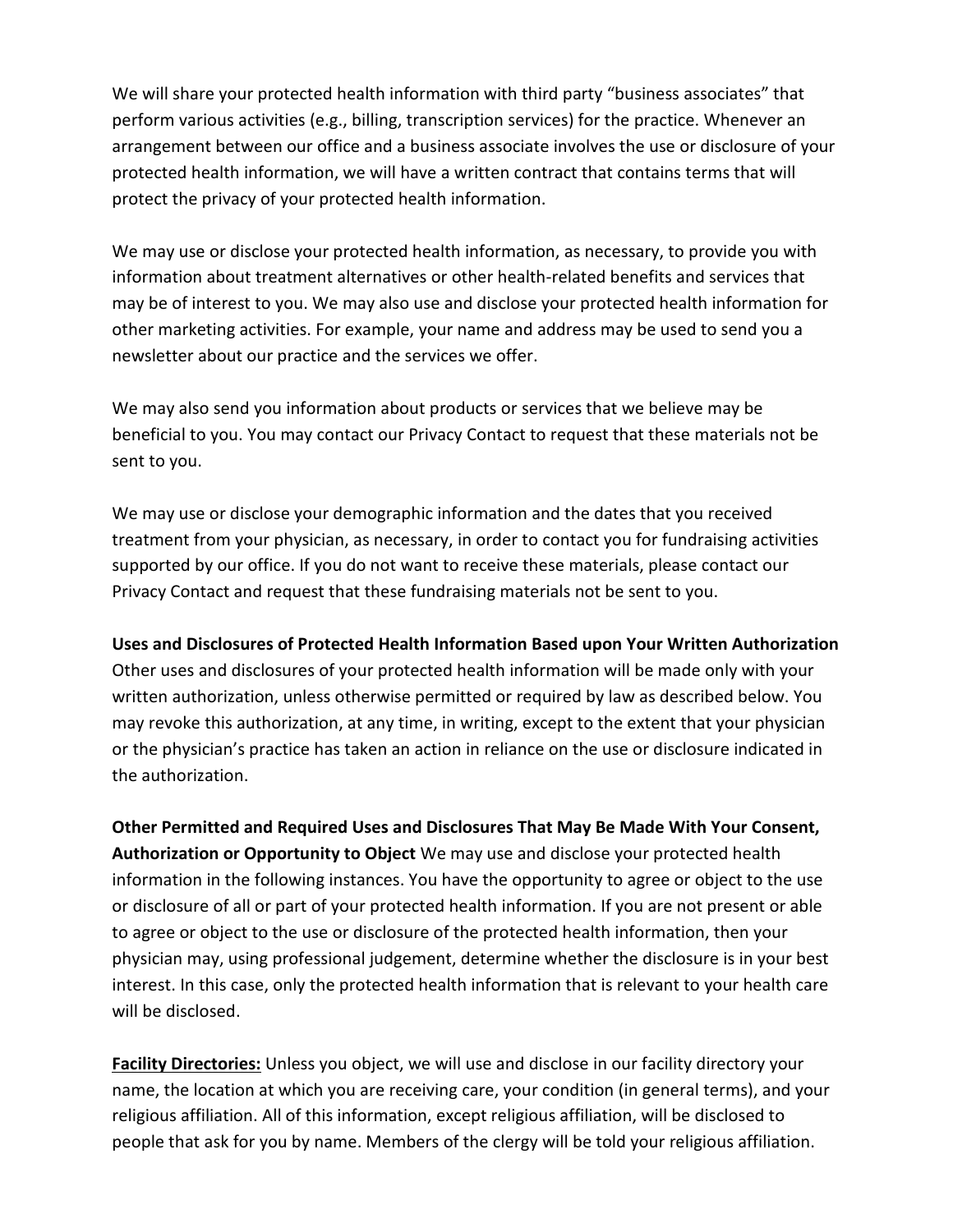**Others Involved in Your Healthcare:** Unless you object, we may disclose to a member of your family, a relative, a close friend or any other person you identify, your protected health information that directly relates to that person's involvement in your health care. If you are unable to agree or object to such a disclosure, we may disclose such information as necessary if we determine that it is in your best interest based on our professional judgment. We may use or disclose protected health information to notify or assist in notifying a family member, personal representative or any other person that is responsible for your care of your location, general condition or death. Finally, we may use or disclose your protected health information to an authorized

public or private entity to assist in disaster relief efforts and to coordinate uses and disclosures to family or other individuals involved in your health care.

**Emergencies:** We may use or disclose your protected health information in an emergency treatment situation. If this happens, your physician shall try to obtain your consent as soon as reasonably practicable after the delivery of treatment. If your physician or another physician in the practice is required by law to treat you and the physician has attempted to obtain your consent but is unable to obtain your consent, he or she may still use or disclose your protected health information to treat you.

**Communication Barriers:** We may use and disclose your protected health information if your physician or another physician in the practice attempts to obtain consent from you but is unable to do so due to substantial communication barriers and the physician determines, using professional judgement, that you intend to consent to use or disclosure under the circumstances.

## **Other Permitted and Required Uses and Disclosures That May Be Made Without Your Consent, Authorization or Opportunity to Object**

We may use or disclose your protected health information in the following situations without your consent or authorization. These situations include:

**Required By Law:** We may use or disclose your protected health information to the extent that the use or disclosure is required by law. The use or disclosure will be made in compliance with the law and will be limited to the relevant requirements of the law. You will be notified, as required by law, of any such uses or disclosures.

**Public Health:** We may disclose your protected health information for public health activities and purposes to a public health authority that is permitted by law to collect or receive the information. The disclosure will be made for the purpose of controlling disease, injury or disability. We may also disclose your protected health information, if directed by the public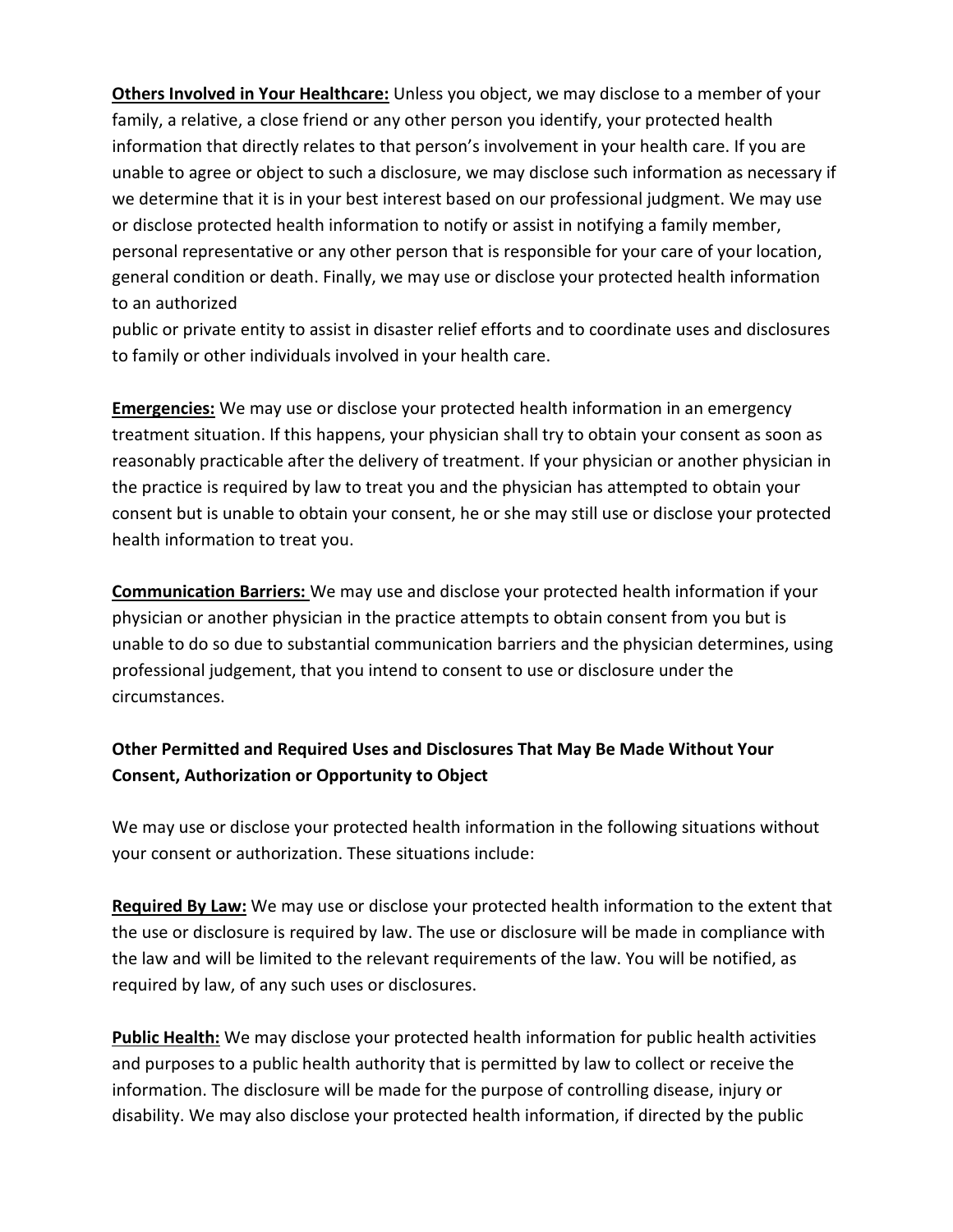health authority, to a foreign government agency that is collaborating with the public health authority.

**Communicable Diseases:** We may disclose your protected health information, if authorized by law, to a person who may have been exposed to a communicable disease or may otherwise be at risk of contracting or spreading the disease or condition.

**Health Oversight:** We may disclose protected health information to a health oversight agency for activities authorized by law, such as audits, investigations, and inspections. Oversight agencies seeking this information include government agencies that oversee the health care system, government benefit programs, other government regulatory programs and civil rights laws.

**Abuse or Neglect:** We may disclose your protected health information to a public health authority that is authorized by law to receive reports of child abuse or neglect. In addition, we may disclose your protected health information if we believe that you have been a victim of abuse, neglect or domestic violence to the governmental entity or agency authorized to receive such information. In this case, the disclosure will be made consistent with the requirements of applicable federal and state laws.

**Food and Drug Administration:** We may disclose your protected health information to a person or company required by the Food and Drug Administration to report adverse events, product defects or problems, biologic product deviations, track products; to enable product recalls; to make repairs or replacements, or to conduct post marketing surveillance, as required.

**Legal Proceedings:** We may disclose protected health information in the course of any judicial or administrative proceeding, in response to an order of a court or administrative tribunal (to the extent such disclosure is expressly authorized), in certain conditions in response to a subpoena, discovery request or other lawful process.

**Law Enforcement:** We may also disclose protected health information, so long as applicable legal requirements are met, for law enforcement purposes. These law enforcement purposes include (1) legal processes and otherwise required by law, (2) limited information requests for identification and location purposes, (3) pertaining to victims of a crime, (4) suspicion that death has occurred as a result of criminal conduct, (5) in the event that a crime occurs on the premises of the practice, and (6) medical emergency (not on the Practice's premises) and it is likely that a crime has occurred.

**Coroners, Funeral Directors, and Organ Donation:** We may disclose protected health information to a coroner or medical examiner for identification purposes, determining cause of death or for the coroner or medical examiner to perform other duties authorized by law. We may also disclose protected health information to a funeral director, as authorized by law, in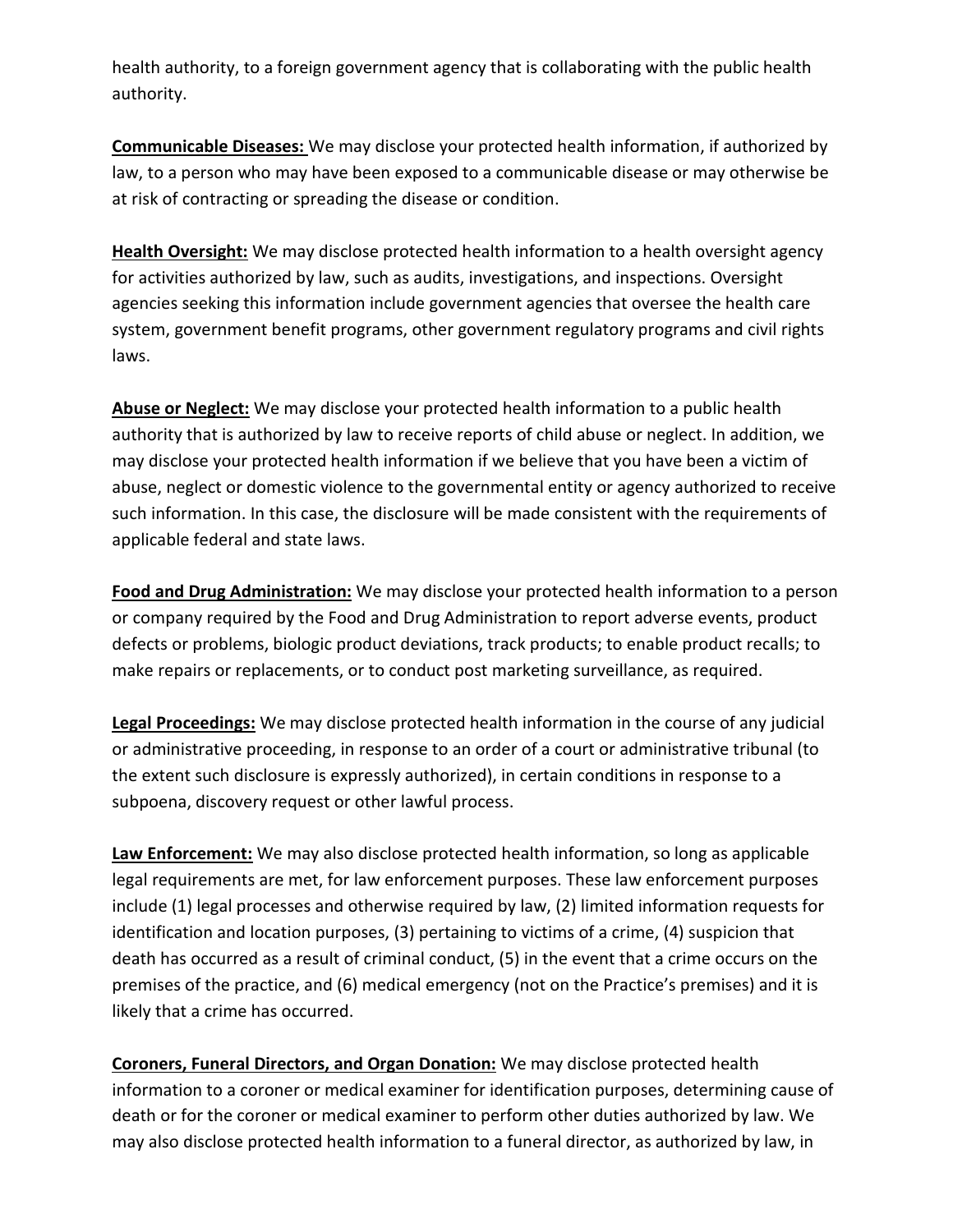order to permit the funeral director to carry out their duties. We may disclose such information in reasonable anticipation of death. Protected health information may be used and disclosed for cadaveric organ, eye or tissue donation purposes.

**Research:** We may disclose your protected health information to researchers when their research has been approved by an institutional review board that has reviewed the research proposal and established protocols to ensure the privacy of your protected health information.

**Criminal Activity:** Consistent with applicable federal and state laws, we may disclose your protected health information, if we believe that the use or disclosure is necessary to prevent or lessen a serious and imminent threat to the health or safety of a person or the public. We may also disclose protected health information if it is necessary for law enforcement authorities to identify or apprehend an individual.

**Military Activity and National Security:** When the appropriate conditions apply, we may use or disclose protected health information of individuals who are Armed Forces personnel (1) for activities deemed necessary by appropriate military command authorities; (2) for the purpose of a determination by the Department of Veterans Affairs of your eligibility for benefits, or (3) to foreign military authority if you are a member of that foreign military services. We may also disclose your protected health information to authorized federal officials for conducting national security and intelligence activities, including for the provision of protective services to the President or others legally authorized.

**Workers' Compensation:** Your protected health information may be disclosed by us as authorized to comply with workers' compensation laws and other similar legally-established programs.

**Inmates:** We may use or disclose your protected health information if you are an inmate of a correctional facility and your physician created or received your protected health information in the course of providing care to you.

**Required Uses and Disclosures:** Under the law, we must make disclosures to you and when required by the Secretary of the Department of Health and Human Services to investigate or determine our compliance with the requirements of Section 164.500 et. seq.

## **2. Your Rights: Following is a statement of your rights with respect to your protected health information and a brief description of how you may exercise these rights.**

**You have the right to inspect and copy your protected health information**. This means you may inspect and obtain a copy of protected health information about you that is contained in a designated record set for as long as we maintain the protected health information. A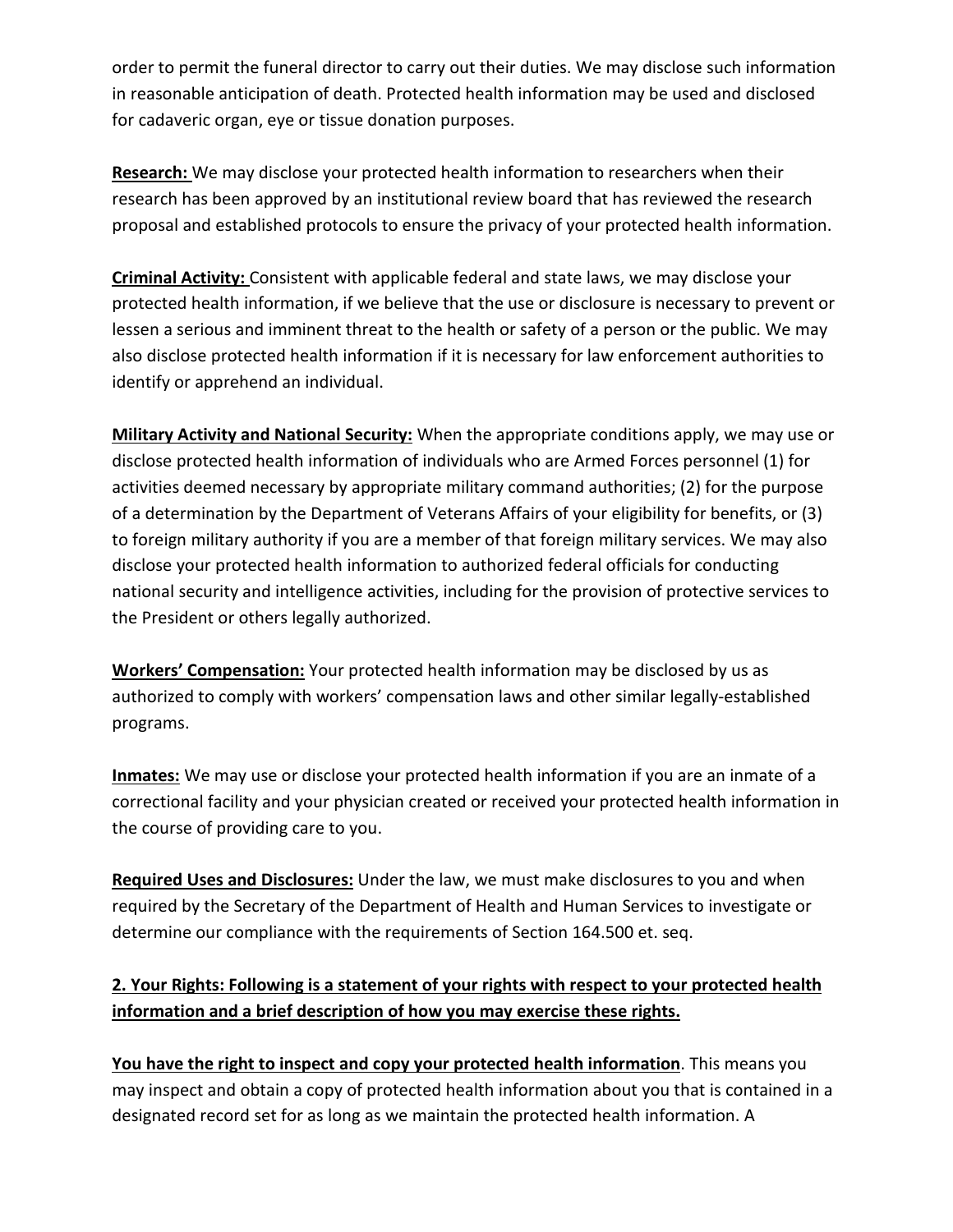"designated record set" contains medical and billing records and any other records that your physician and the practice uses for making decisions about you.

Under federal law, however, you may not inspect or copy the following records; psychotherapy notes; information compiled in reasonable anticipation of, or use in, a civil, criminal, or administrative action or proceeding, and protected health information that is subject to law that prohibits access to protected health information. Depending on the circumstances, a decision to deny access may be reviewable. In some circumstances, you may have a right to have this decision reviewed. Please contact our Privacy Contact if you have questions about access to your medical record.

**You have the right to request a restriction of your protected health information**. This means you may ask us not to use or disclose any part of your protected health information for the purposes of treatment, payment or healthcare operations. You may also request that any part of your protected health information not be disclosed to family members or friends who may be involved in your care or for notification purposes as described in this Notice of Privacy Practices. Your request must state the specific restriction requested and to whom you want the restriction to apply.

Your physician is not required to agree to a restriction that you may request. If physician believes it is in your best interest to permit use and disclosure of your protected health information, your protected health information will not be restricted. If your physician does agree to the requested restriction, we may

not use or disclose your protected health information in violation of that restriction unless it is needed to provide emergency treatment. With this in mind, please discuss any restriction you wish to request with your physician. You may request a restriction by communicating your request directly to your provider.

**You have the right to request to receive confidential communications from us by alternative means or at an alternative location.** We will accommodate reasonable requests. We may also condition this accommodation by asking you for information as to how payment will be handled or specification of an alternative address or other method of contact. We will not request an explanation from you as to the basis for the request. Please make this request in writing to our Privacy Contact.

**You may have the right to have your physician amend your protected health information.** This means you may request an amendment of protected health information about you in a designated record set for as long as we maintain this information. In certain cases, we may deny your request for an amendment. If we deny your request for amendment, you have the right to file a statement of disagreement with us and we may prepare a rebuttal to your statement and will provide you with a copy of any such rebuttal. Please contact our Privacy Contact to determine if you have questions about amending your medical record.